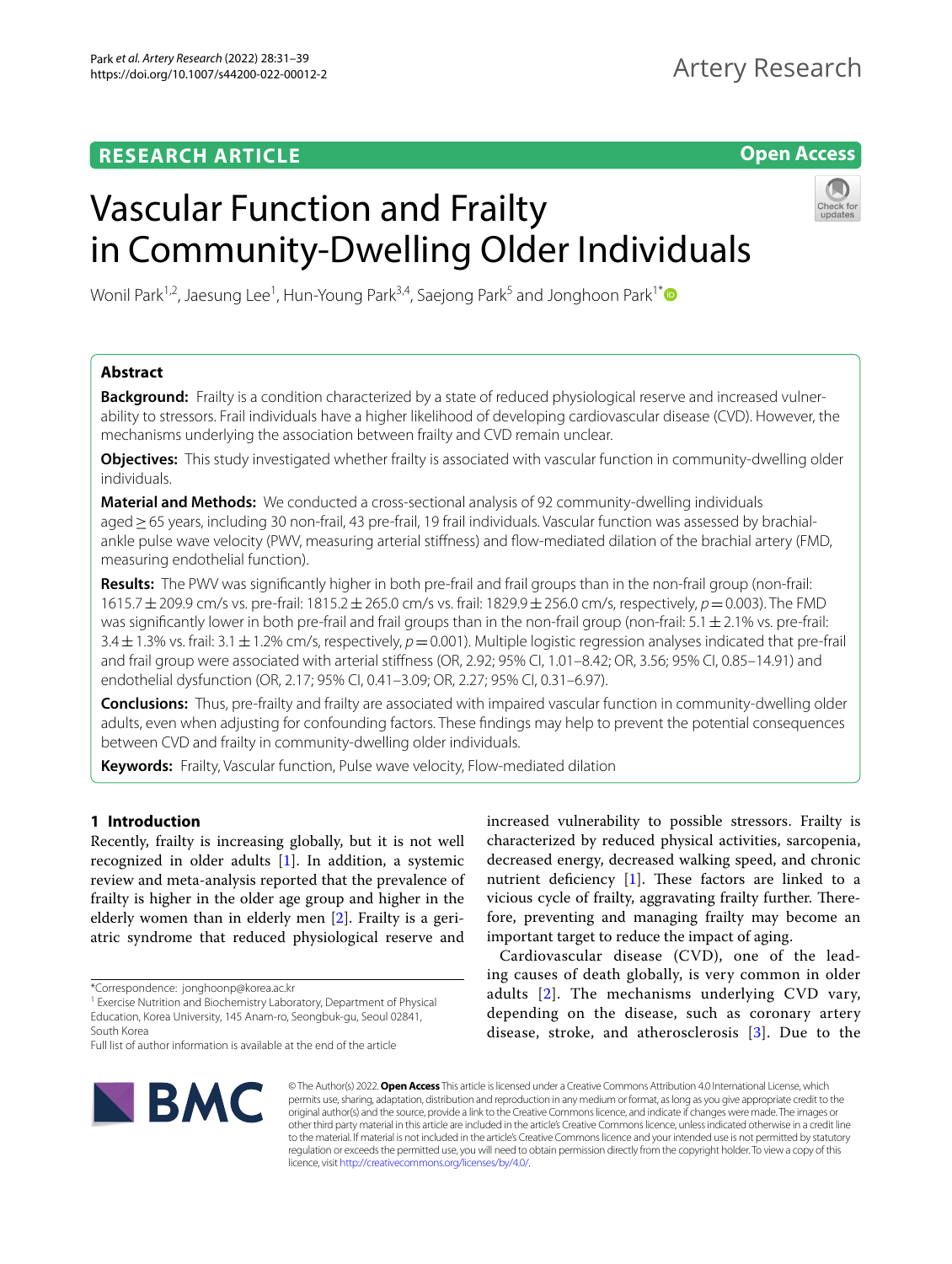complex nature of aging, frailty has become an increasing issue in CVD medicine [\[4](#page-7-3)]. Frailty is an independent factor that is associated with CVD [[1,](#page-7-0) [5\]](#page-7-4). Although frailty was a factor in the evaluation of older adults with CVD, there was a lack of information on the relationship between frailty and CVD in older adults. In previous studies on the association between CVD and frailty, Afilalo et al. [[4\]](#page-7-3) reported that the risk of CVD was two- or three-fold higher in frailty [[4](#page-7-3)]. Sergi et al. [[6](#page-7-5)] showed that, among symptoms of frailty, the onset of CVD was significantly related to low energy expenditure, exhaustion, and slow gait speed [[6](#page-7-5)]. Frailty is associated with increased CVD by causing low-grade inflammation, cellular senescence, and endocrine dysregulation [[7](#page-7-6)]. Taken together, these data suggest that CVD and frailty may be implicated in the bidirectional relationship [[8\]](#page-7-7).

Impaired vascular functions, such as arterial stifness and endothelial dysfunction, play an important role in the progression and development of atherosclerosis [[9\]](#page-7-8). Arterial stifness is an independent risk factor for CVD. Carotid-femoral PWV cfPWV has been considered as a gold standard for the non-invasive measurement of arterial stiffness  $[10]$  $[10]$  $[10]$ . However, this measure is rarely used in Asian countries, due to methodological diffculties. brachial-ankle pulse wave velocity (baPWV) is widely used in Asian countries, including Korea and Japan [[11](#page-7-10), [12\]](#page-7-11). baPWV is strongly correlated with cfPWV [\[13\]](#page-7-12) and easy, and its reproducibility is relevant [[14](#page-7-13)]. Endothelial dysfunction, an early marker of CVD, can also be reliably assessed by brachial artery flowmediated dilation (FMD) [\[15–](#page-7-14)[17\]](#page-7-15). In the Framingham Heart Study, among community-dwelling older individuals aged 60 years and older, pre-frailty, and frailty were associated with increased arterial stifness, assessed using cfPWV [[18\]](#page-7-16) and frailty is signifcantly associated endothelial dysfunction, evaluated by asymmetric dimethylarginine (ADMA) levels from Toledo Study for Healthy Aging [\[19](#page-7-17)]. Another study group demonstrated that frailty was positively related to endothelial dysfunction measured by FMD in older adults with chronic kidney disease [\[20](#page-7-18)]. However, to our knowledge, there is little information on the association between frailty and vascular function assessed by arterial stifness and endothelial dysfunction in community-dwelling older individuals. This study was conducted to investigate whether frailty is associated with vascular function as measured by the baPWV and FMD among communitydwelling older adults.

## **2 Materials and Methods**

## **2.1 Subjects**

The study participants were visitors to recreational classes at Senior Complex in Korea. Data were collected from July 2018 to December 2019. Participants met the following inclusion criteria: (1) aged 65 years or older and (2) consent to participate in this study. Patients with severe cognitive impairment or dementia, secondary hypertension, cancer, overt CV disease, obstructive pulmonary disease, or other severe diseases, and those requiring a wheelchair, were excluded from the study [\[1](#page-7-0)]. Finally, we recruited 92 participants in this study. The study protocol was approved by the Institutional Review Board on Korea University (KUIRB-2019-0161-01), conducted by the Declaration of Helsinki. All participants signed informed consent to participate in the assessment. The recruitment of the participants is shown (Fig. [1](#page-2-0)).

## **2.2 Study Protocol**

All experimental procedures were explained to the participants. In the screening visit (visit 1), we divided participants into three groups (e.g., non-frail, pre-frail, and frail). In the measurement visit (visit 2, subjects were instructed to visit the laboratory in the morning, after refraining from alcoholic beverages, cafeine, and food for at least 12 h and from strenuous exercise for 24 h before the experiments. All testing was conducted at the same time of day among the groups. Experiments were conducted under a quiet, comfortable, and ambient environment in a laboratory (ca. 24 °C and 40% relative humidity). The same investigator performed all measurements. Subjects were required to rest on a chair in a seated position for at least 20 min before the test.

## **2.3 Assessment of Frailty**

The subjects were divided into three groups based on Fried's frailty phenotype, using the following criteria for frailty: (1) unintentional weight loss, (2) weakness (grip strength), (3) exhaustion, (4) slowness (gait speed), and (5) low physical activity  $[1]$  $[1]$  $[1]$ . The above criteria of frailty, weakness, and slowness were based on the best records, stratifed by sex and body mass index (BMI) cutofs, described by Fried et al. [[1\]](#page-7-0). Subjects were considered to be "non-frail" if they met none of the frailty criteria, "prefrail" if they met one or two of the criteria, and "frail" if they met three or more frailty criteria (Table [1\)](#page-2-1).

## **2.4 Body Composition**

Height and weight were measured using a physicians' balance scale (Seca, Hamburg, Germany) while the participants were lightly clothed and wearing no shoes. BMI was calculated using the equation body mass (kg)/ height squared  $(m^2)$ . Lean mass and body fat percentage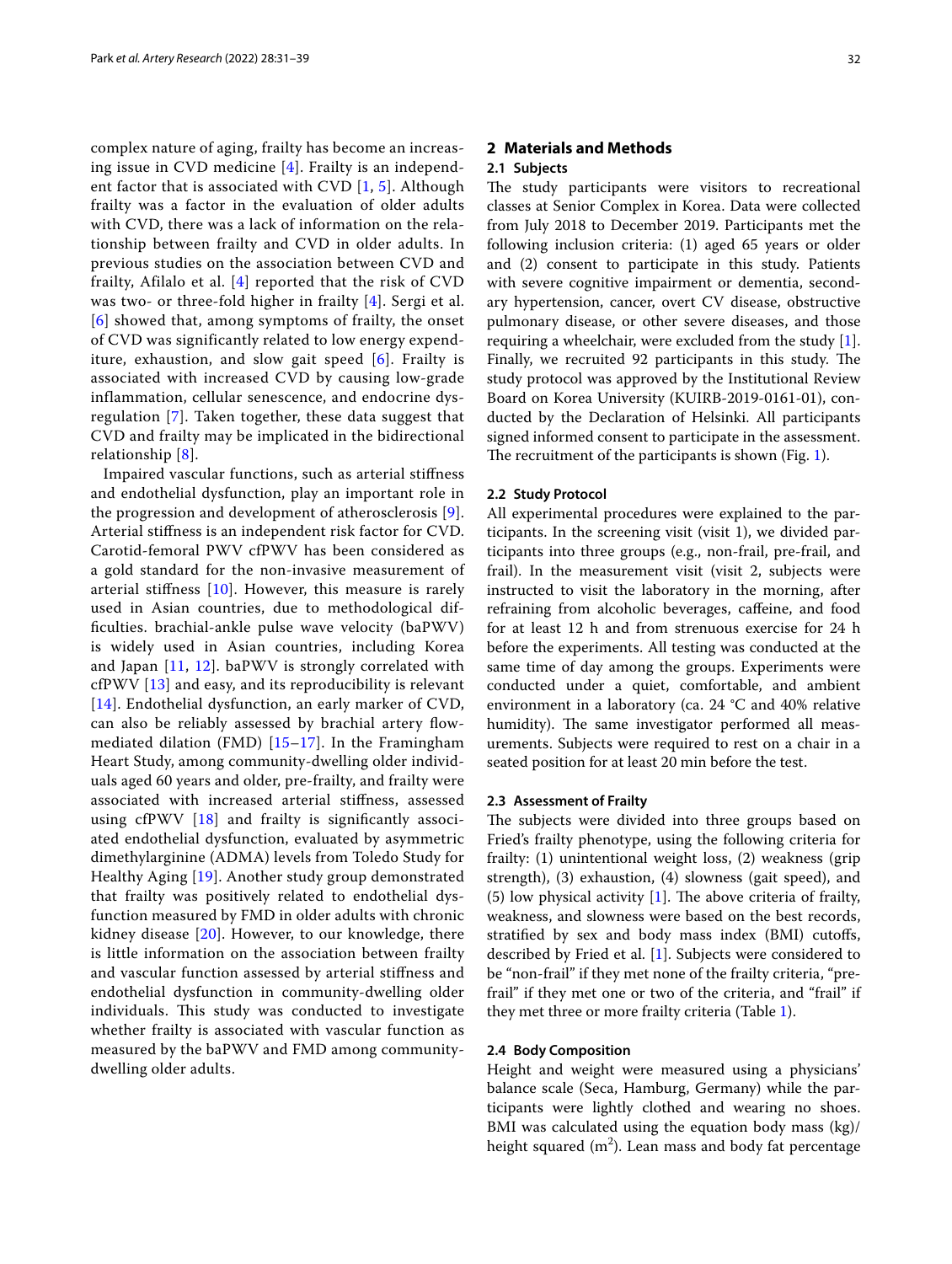

## <span id="page-2-1"></span><span id="page-2-0"></span>**Table 1** Frailty phenotype (by Fried et al.'s criteria, 2001)

|                          | Male                                                                                                                                                                                                                                                                         | Female                                                         |  |
|--------------------------|------------------------------------------------------------------------------------------------------------------------------------------------------------------------------------------------------------------------------------------------------------------------------|----------------------------------------------------------------|--|
| Weight loss              | Loss of $\geq$ 10 lbs (4.5 kg) or $\geq$ 5% of body<br>weight in the last year                                                                                                                                                                                               |                                                                |  |
| Slowness (4.57 m)        | Height $\leq$ 173 cm: $\geq$ 7 s<br>Height $>$ 173 cm: $>$ 6 s                                                                                                                                                                                                               | Height $\leq$ 159 cm: $\geq$ 7 s<br>Height $> 159$ cm: $> 6$ s |  |
| Handgrip strength (kg)   | BMI < 24.0: < 29                                                                                                                                                                                                                                                             | BMI < 23.0: < 17                                               |  |
|                          | BMI 24.1-26.0: $<$ 30                                                                                                                                                                                                                                                        | BMI 23.1-26.0: $<$ 17.3                                        |  |
|                          | BMI 26.1-28.0: $<$ 30                                                                                                                                                                                                                                                        | BMI 26.1-29.0: $<$ 18                                          |  |
|                          | BMI > 28.0: < 32                                                                                                                                                                                                                                                             | BM I > 29.0: < 21                                              |  |
| Physical activity (MLTA) | < 383 kcal/week<br>(about 2.5 h walk)                                                                                                                                                                                                                                        | <273 kcal/week<br>(about 2 h walk)                             |  |
| <b>Exhaustion</b>        | A score of 2 or 3 on either question on the<br>CES-D<br>How often did you feel this way in the last<br>week?<br>(a) I felt everything I did was an effort<br>(b) I could not get going<br>0 = less than 1 day, $1 = 1 - 2$ days, $2 = 3 - 4$ days,<br>$3 =$ more than 4 days |                                                                |  |

*BMI* body mass index; *CES-D* center for epidemiologic studies depression scale; *MLTA* minnesota leisure time activity questionnaire

were determined using a bioelectrical impedance analysis device (Inbody 270, Biospace, South Korea). The waisthip ratio (WHR) was calculated from the waist by hip measurements.

## **2.5 Blood Pressure**

Blood pressure (BP) was measured with an automatic monitor (HEM-7200-AP3; Omron Healthcare, Kyoto, Japan) in duplicate on the right arm after 5 min of rest in the seated position, with the arm at heart level.

## **2.6 Grip Strength**

The maximal isometric grip strength of both arms was assessed unilaterally using a standard grip strength dynamometer (T.K.K 5401, Takei Instruments, Japan).

## **2.7 Endurance Test (6‑Min Walk Test)**

Participants were instructed to walk as far as possible within 6 min on a flat surface following a circular circuit of 25 m with no feedback or encouragement during the test but were allowed to rest if needed [[21\]](#page-7-19).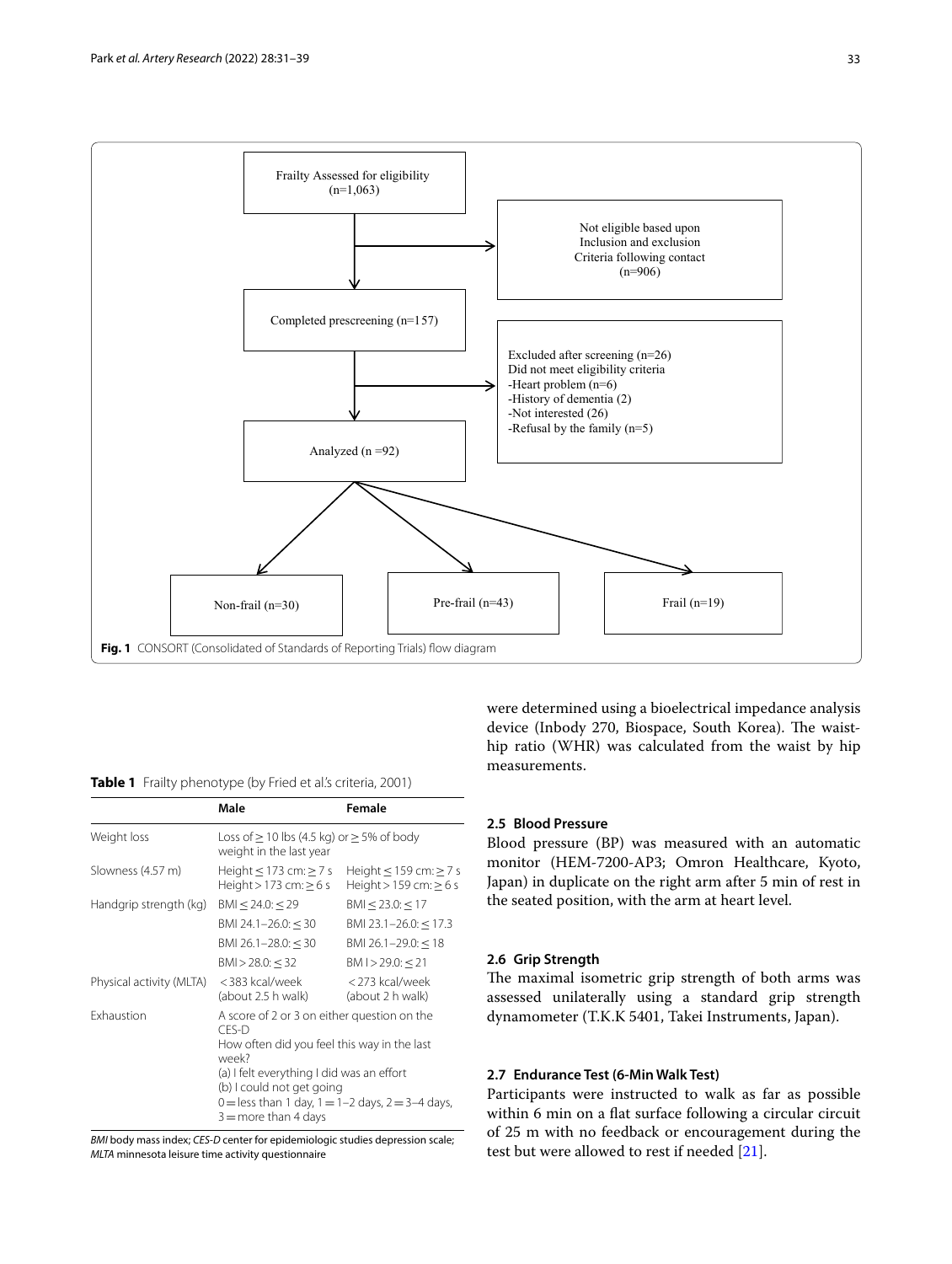## **2.8 Short Physical Performance Battery**

The short physical performance battery was assessed by three lower body function tests as follows: (1) the standing balance test, including tandem, semi-tandem, and side-by-side standing, in which the participants were timed until they moved or after 10 s had elapsed; (2) walking speed test, in which the participants were asked to walk 4 m at their regular pace; and (3) repeated chair sit-to-stand test, in which the participants performed a pre-test of standing up from the sitting position with arms folded anteriorly, and if successful, performed fve chair stands as quickly as possible, to which they were timed.

The performance on each subtest was scored from 0 to 4, thereby giving total scores ranging from 0 to 12, with higher scores refecting better function. In addition, the walking speed was calculated using the faster of the two walking speed trials [[22\]](#page-7-20).

## **2.9 Arterial Stifness**

After a 15-min rest period on the supine position, arterial stifness was measured as baPWV using an automatic oscillometric device (VP-1000plus, Omron Healthcare, Kyoto Japan). This was calculated from the traveling distance and foot-to-foot wave transit time between two arterial recording sites in the supine position [[23](#page-7-21)].

## **2.10 Endothelial‑Dependent Vasodilation (Flow‑Mediated Dilation)**

Endothelial-dependent vasodilation (i.e., FMD) was measured using a UNEX EF-38G (UNEX Co. Ltd, Nagoya, Japan), an ultrasound instrument for FMD measurement equipped with an automated edge-detection system for measurement of the brachial artery diameter. The system has an electric linear-array transducer operating at 10 MHz. While subjects rested in the supine position, a BP cuff was placed on the forearm with the proximal edge of the cuf above the subject's antecubital fossa, while a second BP cuf was placed on the contralateral arm for standard BP measurements. Crosssectional images of the artery were acquired utilizing an automated probe, which was self-adjusted to provide a clear longitudinal image of the artery and began baseline measurements. After the acquisition of the baseline measurement, the cuff was inflated to 50 mmHg above resting systolic blood pressure for 5 min, efectively occluding the arm below the antecubital fossa. Upon cuf defation, ultrasound-derived measurements of the brachial artery diameters and blood flow velocity were taken for 2 min [[24\]](#page-7-22). FMD was calculated as {(Diameter of the brachial artery at the baseline–diameter of the brachial artery at maximum dilatation)  $\times$  100}/Diameter of the brachial artery at baseline.

#### **2.11 Blood Biochemistry**

Venous blood variables were analyzed by the Green Cross Medical Foundation (an organization certifed by The Korea Society for Laboratory Medicine). Concentrations of the following blood variables were quantifed: glucose, triglyceride (TG), total cholesterol (TC), high-density lipoprotein cholesterol (HDL-C), and lowdensity lipoprotein cholesterol (LDL-C). A 5-mL sample of venous blood was collected into the serum-separating tube (SST) for serum. Clot formation was ensured in the SST by centrifuging the sample at 3,000 rpm for 20 min. Fasting blood samples were frozen at − 80 °C and thawed before assay. An enzymatic colorimetric assay kit was used for Assessing TG (Roche, Basel, Switzerland), TC (Roche, Basel, Switzerland), HDL-C plus 3rd generation kit (Roche, Basel, Switzerland), and LDL-C plus 2nd generation kit (Roche, Basel, Switzerland). All blood assays were performed by using duplicate analysis.

## **2.12 Statistical Analysis**

The results are presented as means and standard deviations. Data normality was verifed with a Shapiro–Wilk test. Among the three groups, comparisons of continuous variables with normal distribution were carried out by one-way analysis of variance (ANOVA), and a Schefe post-hoc test was used to investigate signifcant differences. Wallis H test was used for the comparison of continuous variables with a non-normal distribution. Categorical variables were performed using the chisquare test among three groups. Multiple logistic regression analyses were performed to indicate independent variables, which were confounding factors including BMI, lean mass, %bodyfat, WHR, SBP, HR, glucose, hypertension, diabetes mellitus, and dyslipidemia associated with arterial stifness and endothelial dysfunction. All analyses were performed using Statistical Package for Social Science (SPSS) version 26.0 (IBM Corp., Armonk, NY, USA). A priori, the level of signifcance was set at 0.05.

## **3 Results**

The demographic characteristics of the groups are summarized in Table [2.](#page-4-0) Ninety-two participants aged  $\geq 65$  years (mean age; 74.9  $\pm$  3.2 years, women; 80) were evaluated in this study. There were no significant differences in age  $(p=0.195)$ , but BMI, %bodyfat, and WHR were signifcantly diferent among the three groups  $(p=0.005, p=0.001, \text{ and } p=0.001, \text{ respectively}).$ 

#### **3.1 BP and Biomarkers**

Systolic BP was signifcantly higher in the pre-frail and frail groups than in the non-frail group  $(p=0.001)$ . However, diastolic BP was not signifcantly diferent among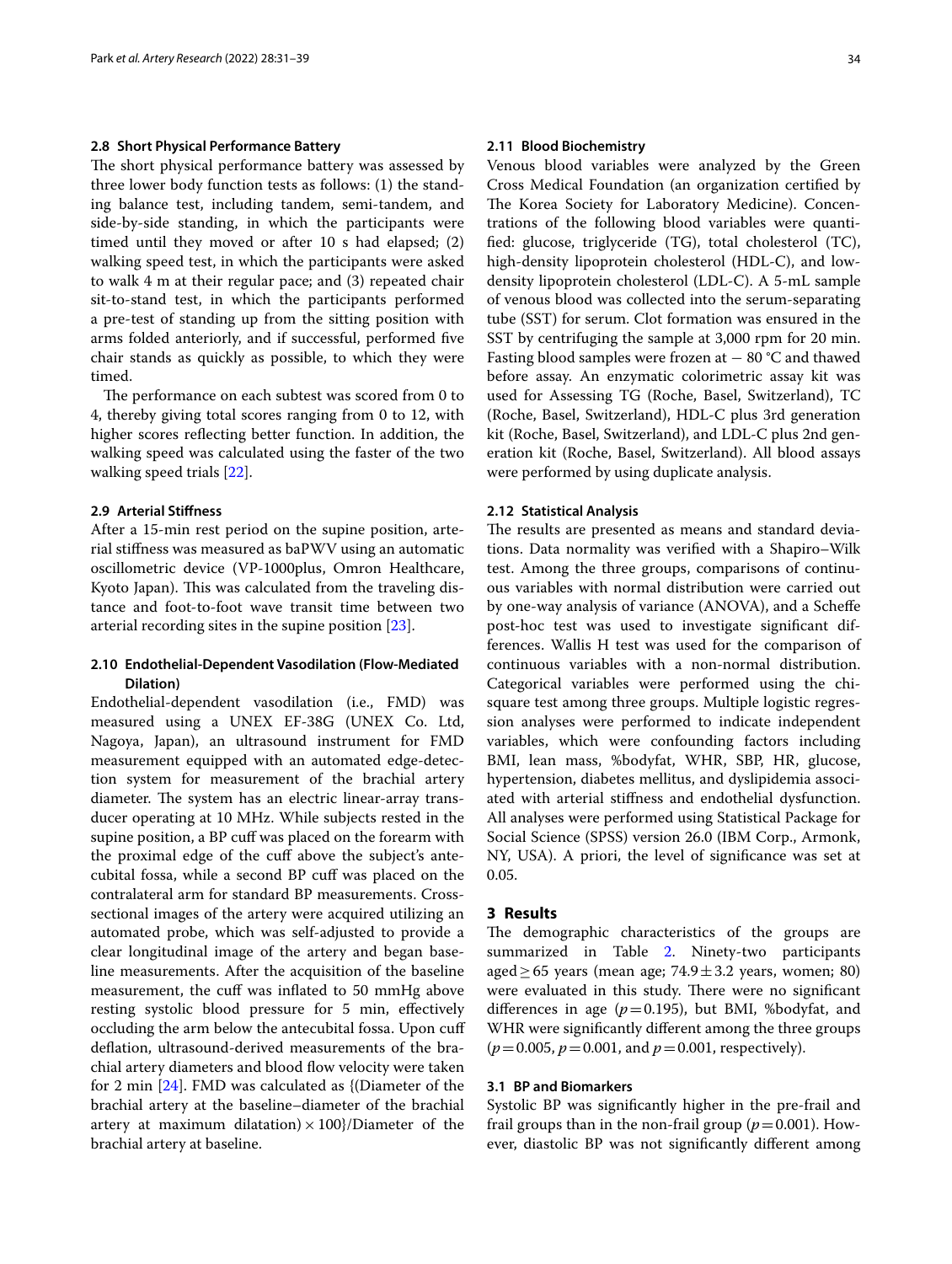and LDL-C were not signifcantly diferent among the

## **3.2 Physical Capacity**

As shown in Table [4](#page-4-2), there were significant differences in maximal grip strength among groups (left:  $p = 0.002$ , right: 0.002, respectively). Participants in both pre-frail and frail groups demonstrated signifcant reductions in distance covered during the 6-min walk test  $(p < 0.001)$ . Also, SPPB scores in both pre-frail and frail groups were significantly lower than in the non-frail group  $(p < 0.001)$ .

#### <span id="page-4-0"></span>**Table 2** Demographic characteristics of subjects

| <b>Variables</b> | Non-frail ( $n = 30$ ) | Pre-frail $(n=43)$       | Frail $(n=19)$         | $F/H/x^2$ | p value  |
|------------------|------------------------|--------------------------|------------------------|-----------|----------|
| Age (years)      | 74.1 (2.5)             | 75.3(3.7)                | 75.3(2.6)              | 1.663     | 0.195    |
| Women            | 23 (76.6%)             | 40 (93.0%)               | 17 (89.4%)             | 4.302     | 0.116    |
| BMI ( $kg/m2$ )  | 22.6(2.4)              | $24.7(3.0)$ <sup>+</sup> | $24.9(3.7)^{\dagger}$  | 5.549     | $0.005*$ |
| Lean mass (kg)   | 21.3(3.9)              | $18.6(2.2)^{+}$          | $18.8(3.3)^{\dagger}$  | 9.411     | $0.009*$ |
| Body fat (%)     | 29.7(7.2)              | 36.3 (6.2) <sup>†</sup>  | $36.8(6.5)^{\dagger}$  | 17.630    | $0.001*$ |
| <b>WHR</b>       | 0.84(0.05)             | $0.91(0.06)^{\dagger}$   | $0.91(0.06)^{\dagger}$ | 17.242    | $0.001*$ |

Data are given as mean  $(\pm$  SD)

groups  $(p > 0.05)$  (Table [3\)](#page-4-1).

*SD* standard deviation, valid percentages (*n* %), *BMI* body mass index, *WHR* waist hip ratio

**\****P*<0.05, **†** *P*<0.05 vs. Non-frail

## <span id="page-4-1"></span>**Table 3** Blood pressure and biomarkers among groups

| <b>Variables</b>          | Non-frail ( $n = 30$ ) | Pre-frail $(n=43)$      | Frail $(n=19)$          | $F/H/x^2$ | p value  |
|---------------------------|------------------------|-------------------------|-------------------------|-----------|----------|
| Blood pressure            |                        |                         |                         |           |          |
| Systolic BP (mmHg)        | 120.4 (12.6)           | $140.3(12.3)^{\dagger}$ | $142.1(14.1)^{\dagger}$ | 26.171    | $0.001*$ |
| Diastolic BP (mmHg)       | 68.9(8.1)              | 74.1 (8.6)              | 73.2 (11.6)             | 2.986     | 0.056    |
| Heart rate (bpm)          | 76.8 (12.7)            | 70.5 (10.3)             | $68.7(7.1)^{\dagger}$   | 4.327     | $0.016*$ |
| <b>Biomarkers</b>         |                        |                         |                         |           |          |
| Glucose (mg/dL)           | 85.7 (17.2)            | $121.0(35.3)^{\dagger}$ | $106.4(21.4)^{\dagger}$ | 14.192    | $0.001*$ |
| HbA1c (%)                 | 5.9(0.7)               | 6.4(1.1)                | 6.2(1.4)                | 2.541     | 0.084    |
| Total cholesterol (mg/dL) | 167.8 (36.6)           | 174.5 (29.1)            | 167.1(33.5)             | 0.524     | 0.594    |
| Triglycerides (mg/dL)     | 115.4 (45.9)           | 146.7 68.5)             | 129.1 (53.8)            | 2.521     | 0.086    |
| HDL cholesterol (mg/dL)   | 60.0(15.3)             | 60.0(16.2)              | 63.6 (18.2)             | 0.370     | 0.692    |
| LDL cholesterol (mg/dL)   | 83.8 (35.2)            | 88.2 (28.3)             | 78.0 (30.9)             | 0.722     | 0.489    |

Data are given as mean  $(\pm$  SD)

*SD* standard deviation, valid percentages (*n* %), *BP* blood pressure, *HDL* high-density lipoprotein, *LDL* low-density lipoprotein

**\****P*<0.05, **†** *P*<0.05 vs. Non-frail

## <span id="page-4-2"></span>**Table 4** Physical ftness level among groups

| <b>Variables</b>         | Non-frail ( $n = 30$ ) | Pre-frail $(n=43)$      | Frail $(n=19)$          | $F/H/x^2$ | <i>p</i> value |
|--------------------------|------------------------|-------------------------|-------------------------|-----------|----------------|
| Grip strength left (kg)  | 20.8(6.6)              | $16.6(4.1)^{\dagger}$   | $15.3(6.6)^{\dagger}$   | 12.988    | $0.002*$       |
| Grip strength right (kg) | 21.5(6.9)              | $17.9(4.5)^{\dagger}$   | $15.4(6.9)^{\dagger}$   | 6.793     | $0.002*$       |
| Six-min walk test (m)    | 491.8 (57.0)           | $357.7(97.6)^{\dagger}$ | $349.9(68.3)^{\dagger}$ | 19.24     | $0.001*$       |
| SPPB (scores)            | 10.6(0.9)              | $8.8(1.3)^{\dagger}$    | $8.1(1.9)^{\dagger}$    | 15.51     | $0.001*$       |

Data are given as mean  $(\pm$  SD)

*SD* standard deviation, *SPPB* short physical performance battery

**\****P*<0.05, **†** *P*<0.05 vs. non-frail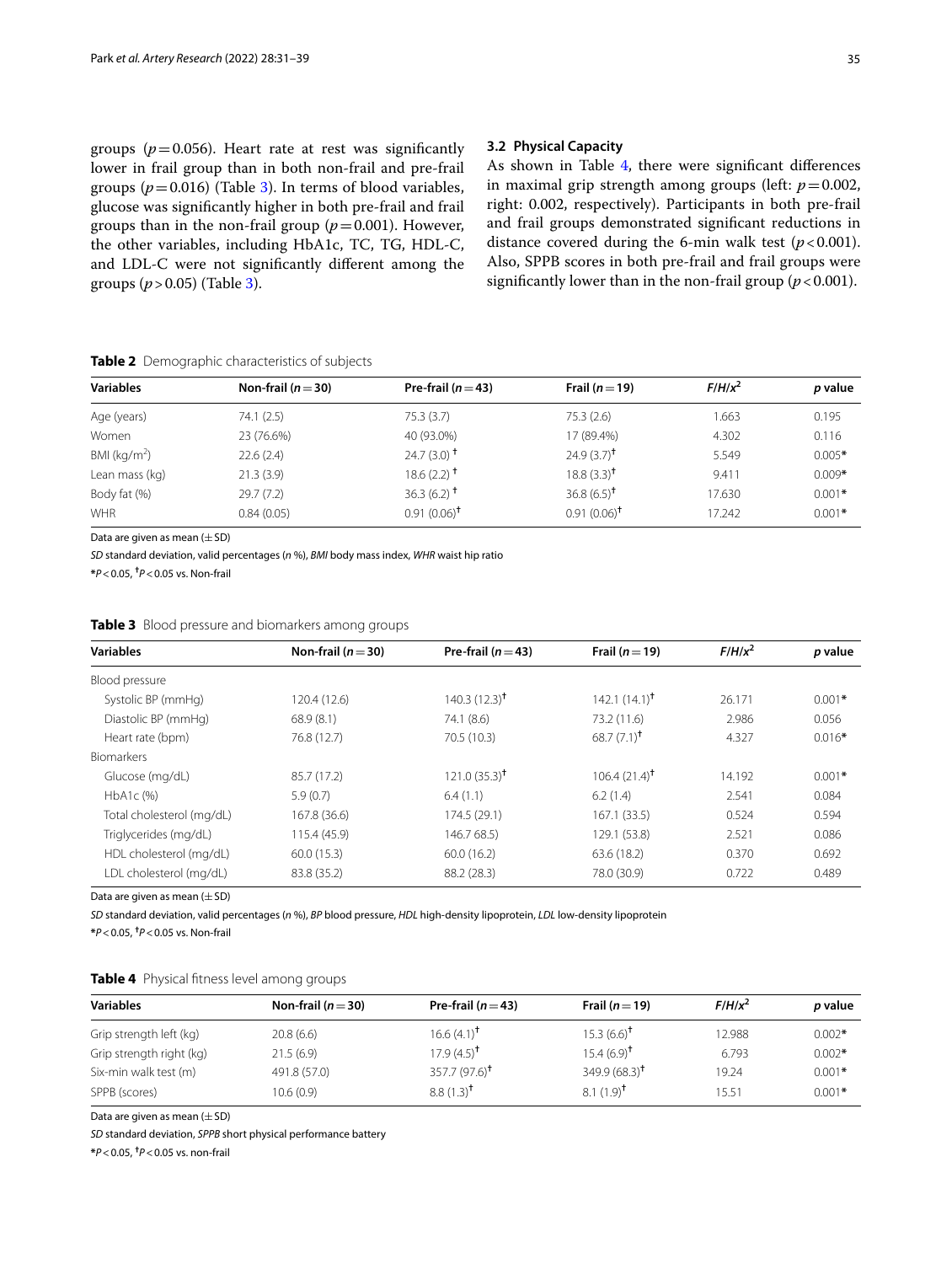## **3.3 Vascular Function**

Figure [2](#page-5-0) shows the results of arterial stiffness (Fig. 2A) and endothelial dysfunction (Fig. [2](#page-5-0)B). Subjects in both pre-frail and frail groups had a signifcantly higher PWV than those in the non-frail group  $(1815.2 \pm 265.0 \text{ cm/s})$  $1829.9 \pm 256.0$  cm/s, and  $1615.7 \pm 209.9$  cm/s in prefrail, frail and non-frail groups, respectively,  $p = 0.003$ ). However, there was no signifcant diference between pre-frail and frail groups in this respect (Fig. [2A](#page-5-0)). As same as PWV, FMD was signifcantly lower in both prefrail and frail groups than in their non-frail counterparts  $(p=0.001)$  whereas there was no significant difference between pre-frail and frail groups (Fig. [2B](#page-5-0)). The multivariate-unadjusted and adjusted odds ratios of arterial stifness and endothelial dysfunction using non-frail participants as the reference. Multiple logistic regression analyses indicated that pre-frail and frail group were associated with arterial stifness (OR, 2.92; 95% CI, 1.01– 8.42; OR, 3.56; 95% CI, 0.85–14.91) and endothelial dysfunction (OR, 2.17; 95% CI, 0.41–3.09; OR, 2.27; 95% CI, 0.31–6.97).



## **4 Discussion**

The present cross-sectional study was conducted to investigate the relationship between frailty and vascular function in community-dwelling older individuals. We demonstrated that pre-frail and frail groups showed worse vascular function than the non-frail group of community-dwelling older individuals. These results are consistent with the concept that more severe frailty may have an adverse efect on vascular function in older adults (Table [5\)](#page-5-1).

Previous studies have shown that frailty is a biological syndrome resulting from dysfunction across multiple physiological systems [\[6](#page-7-5), [25,](#page-7-23) [26](#page-7-24)]. Infammation is related to many age-related chronic diseases including atherosclerosis, cancer, and dementia and chronic infammation is associated with frailty [\[27](#page-7-25)]. In addition, atherosclerosis is risk factor concomitant mechanism for increasing frailty [[28](#page-7-26)]. In the present study, arterial stifness as assessed by baPWV was signifcantly higher in pre-frail and frail groups than in the nonfrail group  $(1815.2 \pm 265.0 \text{ cm/s}, 1829.9 \pm 256.0 \text{ cm/s},$ and  $1615.7 \pm 209.9$  cm/s in pre-frail, frail and non-frail groups, respectively). This present finding was consistent with a previous study showing that pre-frailty and frailty were associated with higher arterial stifness in a cohort of older adults [\[18](#page-7-16)]. A plausible mechanism underlying the association between frailty and arterial stifness may involve greater arterial pulsatility or damage to the arterial circulation, which causes various phenomena associated with frailty [[29\]](#page-8-0). Another mechanism that may underlie increased arterial stifness in frailty may be related to aging and increased SBP, which are considered to be determinant factors for arterial stifening. In frail older individuals, large arteries stifen, and systolic BP and pulse pressure increase, due to wave refections, more than in non-frail individuals [\[30](#page-8-1)]. However, our results showed that pre-frail and frail groups had **<sup>0</sup>**

<span id="page-5-1"></span>

| Variable                    | Odds ratio (95% confidence<br>interval) |                      |  |
|-----------------------------|-----------------------------------------|----------------------|--|
| Arterial stiffness (cm/s)   | Unadjusted                              | Model 1 <sup>a</sup> |  |
| Non-frail                   | 1 (reference)                           | 1 (reference)        |  |
| Pre-frail                   | $2.92(1.01 - 8.42)$                     | 3.11 (1.04-9.29)     |  |
| Frail                       | 3.56 (0.85-14.91)                       | 3.79 (0.85-16.82)    |  |
| Endothelial dysfunction (%) | Unadjusted                              | Model 1ª             |  |
| Non-frail                   | 1 (reference)                           | 1 (reference)        |  |
| Pre-frail                   | $2.17(0.41 - 3.09)$                     | 2.13 (0.76-8.95)     |  |
| Frail                       | $2.27(0.31 - 6.97)$                     | $2.27(0.31 - 6.97)$  |  |

<span id="page-5-0"></span><sup>a</sup> Model 1: adjusted for body mass index, lean mass, %bodyfat, waist-hip ratio, systolic blood pressure, heart rate, glucose, hypertension, diabetes mellitus, and dyslipidemia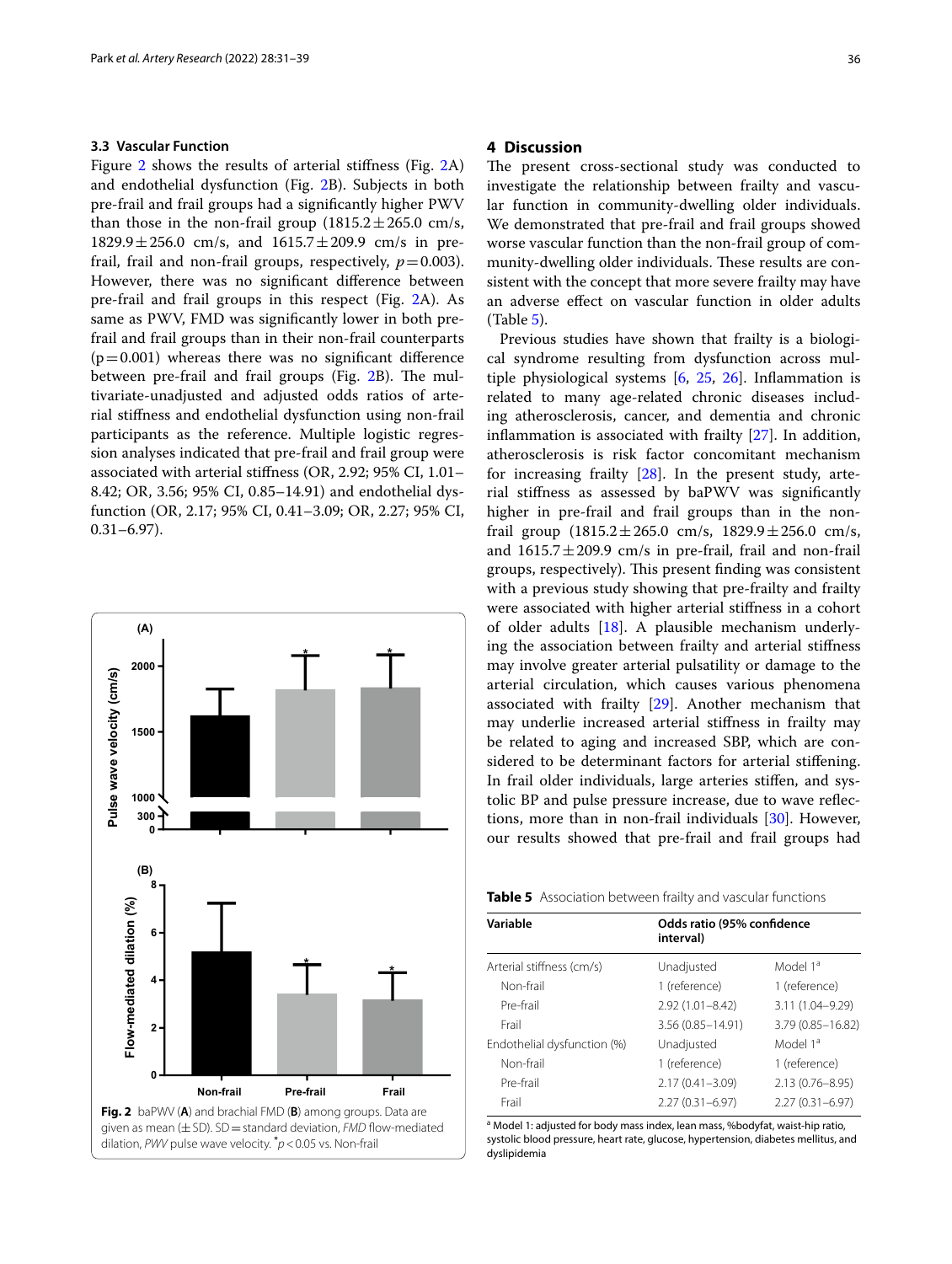signifcantly higher PWV. In addition, pre-frail and frail were associated with increased arterial stifness by multiple logistic regression analyses. Taken together, both frailty and pre-frailty may be one of the risk factors for CVD in older adults.

Endothelial dysfunction causes the development and progression of atherosclerosis [[9](#page-7-8)]. In this study, we found that FMD, a widely used measurement of endothelial function in humans, was signifcantly lower in the pre-frail and frail groups than in the non-frail group  $(3.4 \pm 1.3\%, 3.1 \pm 1.2\%, \text{ and } 5.2 \pm 2.1\% \text{ in pre-frail, }$  frail, and non-frail groups, respectively) indicating that FMD was approximately two times lower in the frail group than in the non-frail group. This is in line with the results of Santillo et al. [\[31\]](#page-8-2), who reported that FMD was approximately two times lower in the frail hospitalized older individuals than in non-frail older individuals of an equivalent age (5.45% and 10.42% in frail older individuals and non-frail older individuals, respectively;  $p$  < 0.021) [\[31](#page-8-2)]. The mechanisms underlying the increased risk of endothelial dysfunction due to frailty are multifactorial. Aging may be a common mechanism for the progression of endothelial dysfunction and frailty. FMD decreases with advancing age [[32\]](#page-8-3). However, our result of a lower FMD in pre-frail and frail older individuals may not be fully due to aging, because the three groups were not signifcantly diferent in age and the relationship between frailty and FMD was remained after adjusting for confounding factors in multiple logistic regression analyses. This result was supported by another study that reported that the relationship between FMD and frailty was not strongly age-related in hospitalized older individuals [\[33](#page-8-4)]. As another mechanism, a recent report suggested that decreases in nitric oxide bioavailability and/ or increases in infammation and oxidative stress, which induce endothelial dysfunction, also play a crucial role in frailty [\[32](#page-8-3), [34\]](#page-8-5).

There were several limitations in this study. First, this study cannot prove cause and efect as it had a cross-sectional study design. Second, this study may not fully represent the characteristics of frailty from this study, due to the relatively small number of participants. This study was not population-based and there may be unknown bias in the selection. Despite this small sample size, the group ratio for frailty in this study (approximately 33.3, 46.7, and 20.6% in non-frail, pre-frail, and frail older individuals, respectively) was similar to that of another previous studies study (approximately 40.9, 38.0, and 21.0% in non-frail, pre-frail and frail elderly, respectively) [\[28](#page-7-26)]. Third, the fact that most of the subgroup consists of older women, not older men, may not be strongly represented the relationship between frailty and vascular function in older adults. Fourth, due to the characteristics of the frailty phenotype, participants' subjective judgment may have been involved (e.g., unintentional weight loss, exhaustion), and thus, the possibility of bias cannot be excluded. Fifth, baPWV might not be accurate due to the muscular arteries of lower limbs, compared with cfPWV. This limitation may be consistent in older adults. However, substantial of evidence have been published using the baPWV in the past years. Last, some covariates such as biomarkers, medication use, and smoking are not well addressed in this study which plays a signifcant impact on the relationship between frailty and vascular function. This study had strength in that it investigated the association of two major measurements of vascular function (baPWV and FMD) with the level of frailty in community-dwelling older individuals, whereas other previous studies measured either baPWV and FMD alone when analyzing a possible association between frailty and vascular function.

## **5 Conclusion**

Despite these limitations, the present study demonstrated that older individuals who are pre-frail and frail have higher arterial stifness and greater endothelial dysfunction than their non-frail counterparts. However, there was no signifcant diference in vascular function between pre-frail and frail older individuals. Accordingly, the development from a pre-frail state to frailty can be delayed or prevented, reducing the risk of CVD and clinical disorders. Further studies (on various interventions and nutritional factors) are needed to elucidate the relationship between frailty and vascular function to confrm our fndings.

#### **Authors Contributions**

Study conception and design, W.P. and J.P.; Investigation, W.P., J.L., H.Y.P., S.P., and J.P.; Interpretation of the fndings, W.P. and J.P.; Manuscript preparation, W.P., J.L., H.Y.P., S.P., and J.P.; Critical revision of the manuscript, W.P., J.L., H.Y.P., S.P., and J.P. All authors have read and agreed to the published version of the manuscript.

#### **Funding**

This research was sup-ported by NRF (National Research Foundation of Korea) Grant funded by the Korean Government (NRF-2017-Fostering Core Leaders of the Future Basic Science Pro-gram/Global Ph.D. Fellowship Program).

#### **Data Availability**

The data in this study are available from the corresponding author, with a reasonable request.

#### **Declarations**

#### **Conflict of Interest**

The authors declare no conficts of interest.

#### **Ethical Approval**

The study protocol was approved by the Institutional Review Board on Korea University (KUIRB-2019-0161-01), conducted by the Declaration of Helsinki and All participants signed informed consent to participate in the assessment.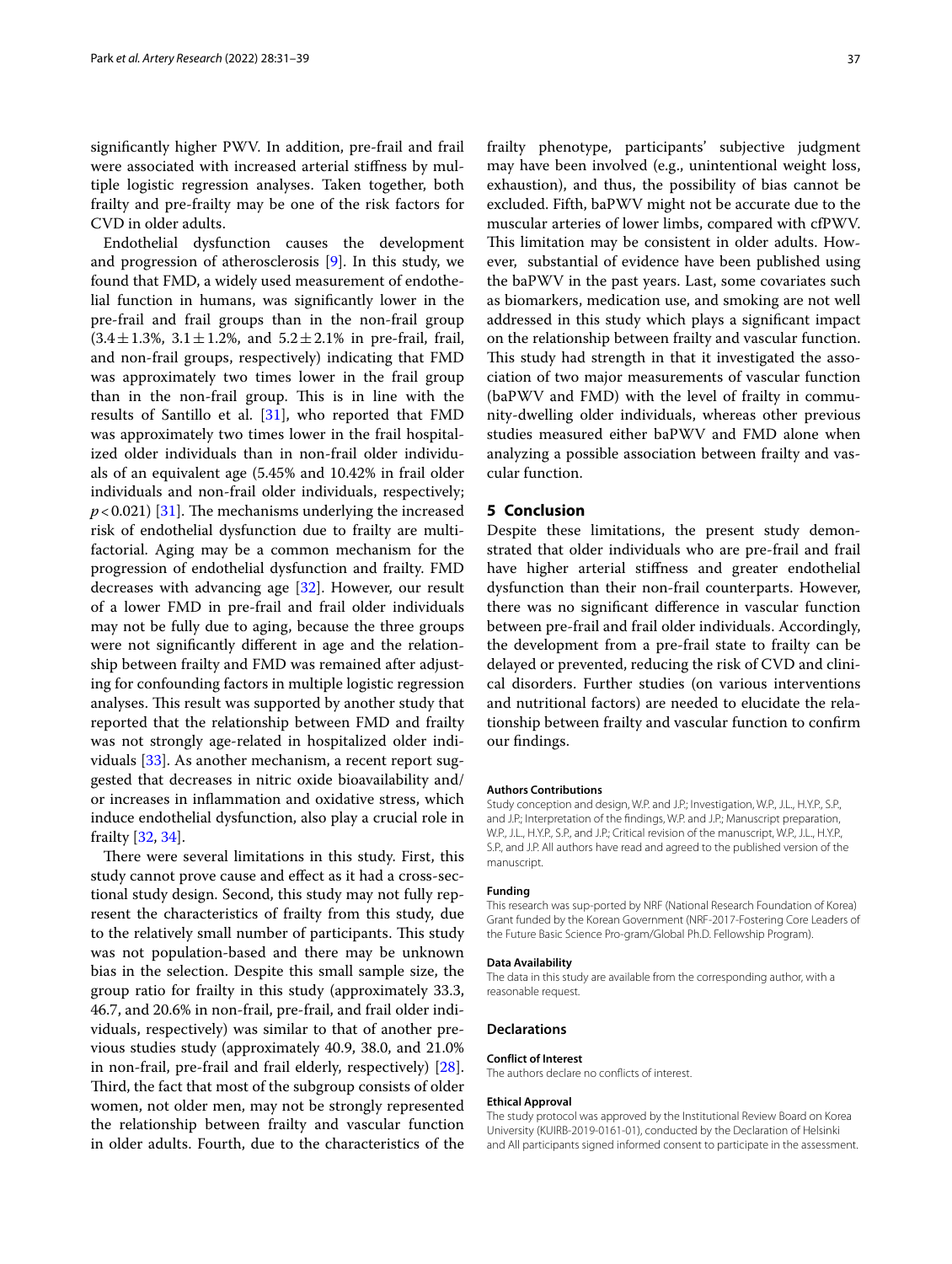#### **Author details**

<sup>1</sup> Exercise Nutrition and Biochemistry Laboratory, Department of Physical Education, Korea University, 145 Anam‑ro, Seongbuk‑gu, Seoul 02841, South Korea. <sup>2</sup>Industry Academic Cooperation Foundation, Chung-Ang University, Seoul, South Korea. <sup>3</sup> Department of Sports Medicine and Science, Graduate School, Konkuk University, Seoul, South Korea. <sup>4</sup>Physical Activity and Performance Institute (PAPI), Konkuk University, Seoul, South Korea. <sup>5</sup>Department of Sports Science, Korea Institute of Sport Science, Seoul, South Korea.

#### Received: 4 February 2022 Accepted: 21 February 2022 Published online: 4 March 2022

#### **References**

- <span id="page-7-0"></span>1. Fried LP, Tangen CM, Walston J, Newman AB, Hirsch C, Gottdiener J, Seeman T, Tracy R, Kop WJ, Burke G, McBurnie MA, Cardiovascular Health Study Collaborative Research Group. Frailty in older adults: evidence for a phenotype. J Gerontol Ser A. 2001;56(3):M146–56. [https://doi.org/10.](https://doi.org/10.1093/gerona/56.3.m146) [1093/gerona/56.3.m146.](https://doi.org/10.1093/gerona/56.3.m146)
- <span id="page-7-1"></span>2. Ofori-Asenso R, Chin KL, Mazidi M, Zomer E, Ilomaki J, Zullo AR, Gasevic D, Ademi Z, Korhonen MJ, LoGiudice D, Bell JS, Liew D. Global incidence of frailty and prefrailty among community-dwelling older adults: a systematic review and meta-analysis. JAMA Netw Open. 2019;2(8): e198398. [https://doi.org/10.1001/jamanetworkopen.2019.8398.PMID:31373653;](https://doi.org/10.1001/jamanetworkopen.2019.8398.PMID:31373653;PMCID:PMC6681553) [PMCID:PMC6681553.](https://doi.org/10.1001/jamanetworkopen.2019.8398.PMID:31373653;PMCID:PMC6681553)
- <span id="page-7-2"></span>3. Thomas H, Diamond J, Vieco A, Chaudhuri S, Shinnar E, Cromer S, Perel P, Mensah GA, Narula J, Johnson CO, Roth GA, Moran AE. Global atlas of cardiovascular disease 2000–2016: the path to prevention and control. Glob Heart. 2018;13(3):143–63. [https://doi.org/10.1016/j.gheart.2018.09.](https://doi.org/10.1016/j.gheart.2018.09.511) [511.](https://doi.org/10.1016/j.gheart.2018.09.511)
- <span id="page-7-3"></span>4. Aflalo J, Alexander KP, Mack MJ, Maurer MS, Green P, Allen LA, Popma JJ, Ferrucci L, Forman DE. Frailty assessment in the cardiovascular care of older adults. J Am Coll Cardiol. 2014;63(8):747–62. [https://doi.org/10.](https://doi.org/10.1016/j.jacc.2013.09.070) [1016/j.jacc.2013.09.070](https://doi.org/10.1016/j.jacc.2013.09.070).
- <span id="page-7-4"></span>5. Veronese N. Frailty as cardiovascular risk factor (and Vice versa). Adv Exp Med Biol. 2020;1216:51–4. [https://doi.org/10.1007/978-3-030-33330-0\\_6](https://doi.org/10.1007/978-3-030-33330-0_6).
- <span id="page-7-5"></span>6. Sergi G, Veronese N, Fontana L, De Rui M, Bolzetta F, Zambon S, Corti MC, Baggio G, Toffanello ED, Crepaldi G, Perissinotto E, Manzato E. Pre-frailty and risk of cardiovascular disease in elderly men and women: the ProVA study. J Am Coll Cardiol. 2015;65(10):976–83. [https://doi.org/10.1016/j.](https://doi.org/10.1016/j.jacc.2014.12.040) [jacc.2014.12.040](https://doi.org/10.1016/j.jacc.2014.12.040).
- <span id="page-7-6"></span>7. Soysal P, Arik F, Smith L, Jackson SE, Isik AT. Infammation, frailty and cardiovascular disease. Adv Exp Med Biol. 2020;1216:55–64. [https://doi.](https://doi.org/10.1007/978-3-030-33330-0_7) [org/10.1007/978-3-030-33330-0\\_7](https://doi.org/10.1007/978-3-030-33330-0_7).
- <span id="page-7-7"></span>8. Orkaby AR, Kornej J, Lubitz SA, McManus DD, Travison TG, Sherer JA, Trinquart L, Murabito JM, Benjamin EJ, Preis SR. Association between frailty and atrial fbrillation in older adults: the Framingham Heart Study ofspring cohort. J Am Heart Assoc. 2021;10(1):e018557. [https://doi.org/](https://doi.org/10.1161/JAHA.120.018557) [10.1161/JAHA.120.018557](https://doi.org/10.1161/JAHA.120.018557).
- <span id="page-7-8"></span>9. Mudau M, Genis A, Lochner A, Strijdom H. Endothelial dysfunction: the early predictor of atherosclerosis. Cardiovasc J Afr. 2012;23(4):222–31. [https://doi.](https://doi.org/10.5830/CVJA-2011-068.PMID:22614668;PMCID:PMC3721957) [org/10.5830/CVJA-2011-068.PMID:22614668;PMCID:PMC3721957](https://doi.org/10.5830/CVJA-2011-068.PMID:22614668;PMCID:PMC3721957).
- <span id="page-7-9"></span>10. O'Rourke MF, Staessen JA, Vlachopoulos C, Duprez D, Plante GE. Clinical applications of arterial stifness; defnitions and reference values. Am J Hypertens. 2002;15(5):426–44. [https://doi.org/10.1016/s0895-7061\(01\)](https://doi.org/10.1016/s0895-7061(01)02319-6) [02319-6.](https://doi.org/10.1016/s0895-7061(01)02319-6)
- <span id="page-7-10"></span>11. Kim J, Song TJ, Song D, Lee KJ, Kim EH, Lee HS, Nam CM, Nam HS, Kim YD, Heo JH. Brachial-ankle pulse wave velocity is a strong predictor for mortality in patients with acute stroke. Hypertension. 2014;64(2):240–6. <https://doi.org/10.1161/HYPERTENSIONAHA.114.03304>.
- <span id="page-7-11"></span>12. Benetos A, Waeber B, Izzo J, Mitchell G, Resnick L, Asmar R, Safar M. Influence of age, risk factors, and cardiovascular and renal disease on arterial stifness: clinical applications. Am J Hypertens. 2002;15(12):1101–8. [https://doi.org/10.1016/s0895-7061\(02\)03029-7](https://doi.org/10.1016/s0895-7061(02)03029-7).
- <span id="page-7-12"></span>13. Tanaka H, Munakata M, Kawano Y, Ohishi M, Shoji T, Sugawara J, Tomiyama H, Yamashina A, Yasuda H, Sawayama T, Ozawa T. Comparison between carotid-femoral and brachial-ankle pulse wave velocity as measures of arterial stifness. J Hypertens. 2009;27(10):2022–7. [https://doi.org/](https://doi.org/10.1097/HJH.0b013e32832e94e7) [10.1097/HJH.0b013e32832e94e7.](https://doi.org/10.1097/HJH.0b013e32832e94e7)
- <span id="page-7-13"></span>14 Munakata M. Brachial-ankle pulse wave velocity: background, method, and clinical evidence. Pulse (Basel). 2016;3(3–4):195–204. [https://doi.org/](https://doi.org/10.1159/000443740) [10.1159/000443740.](https://doi.org/10.1159/000443740)
- <span id="page-7-14"></span>15. Maruhashi T, Kajikawa M, Kishimoto S, Hashimoto H, Takaeko Y, Yamaji T, Harada T, Hashimoto Y, Han Y, Aibara Y, Yusoff FM, Hidaka T, Chayama K, Nakashima A, Goto C, Kihara Y, Higashi Y. Vascular function is further impaired in subjects aged 80 years or older. Hypertens Res. 2020;43(9):914–21. <https://doi.org/10.1038/s41440-020-0435-z>.
- 16. Tomiyama H, Yamashina A, Arai T, Hirose K, Koji Y, Chikamori T, Hori S, Yamamoto Y, Doba N, Hinohara S. Infuences of age and gender on results of noninvasive brachial-ankle pulse wave velocity measurement–a survey of 12517 subjects. Atherosclerosis. 2003;166(2):303–9. [https://doi.](https://doi.org/10.1016/s0021-9150(02)00332-5.Erratum.In:Atherosclerosis.2003;30(1):3) [org/10.1016/s0021-9150\(02\)00332-5.Erratum.In:Atherosclerosis.2003;](https://doi.org/10.1016/s0021-9150(02)00332-5.Erratum.In:Atherosclerosis.2003;30(1):3) [30\(1\):3.](https://doi.org/10.1016/s0021-9150(02)00332-5.Erratum.In:Atherosclerosis.2003;30(1):3)
- <span id="page-7-15"></span>17. Tomiyama H, Kohro T, Higashi Y, Takase B, Suzuki T, Ishizu T, Ueda S, Yamazaki T, Furumoto T, Kario K, Inoue T, Koba S, Watanabe K, Takemoto Y, Hano T, Sata M, Ishibashi Y, Node K, Maemura K, Ohya Y, Furukawa T, Ito H, Ikeda H, Yamashina A. Reliability of measurement of endothelial function across multiple institutions and establishment of reference values in Japanese. Atherosclerosis. 2015;242(2):433–42. [https://doi.org/10.1016/j.](https://doi.org/10.1016/j.atherosclerosis.2015.08.001) [atherosclerosis.2015.08.001.](https://doi.org/10.1016/j.atherosclerosis.2015.08.001)
- <span id="page-7-16"></span>18. Orkaby AR, Lunetta KL, Sun FJ, Driver JA, Benjamin EJ, Hamburg NM, Mitchell GF, Vasan RS, Murabito JM. Cross-sectional association of frailty and arterial stiffness in community-dwelling older adults: the Framingham Heart Study. J Gerontol Ser A. 2019;74(3):373–9. [https://doi.org/10.](https://doi.org/10.1093/gerona/gly134.PMID:29917058;PMCID:PMC6599281) [1093/gerona/gly134.PMID:29917058;PMCID:PMC6599281.](https://doi.org/10.1093/gerona/gly134.PMID:29917058;PMCID:PMC6599281)
- <span id="page-7-17"></span>19. Alonso-Bouzón C, Carcaillon L, García-García FJ, Amor-Andrés MS, El Assar M, Rodríguez-Mañas L. Association between endothelial dysfunction and frailty: the Toledo Study for Healthy Aging. Age (Dordr). 2014;36(1):495– 505. [https://doi.org/10.1007/s11357-013-9576-1.PMID:23959520;PMCID:](https://doi.org/10.1007/s11357-013-9576-1.PMID:23959520;PMCID:PMC3889911) [PMC3889911](https://doi.org/10.1007/s11357-013-9576-1.PMID:23959520;PMCID:PMC3889911).
- <span id="page-7-18"></span>20. Mansur HN, Lovisi JC, Colugnati FA, Raposo NR, Fernandes NM, Bastos MG. Association of frailty with endothelial dysfunction and its possible impact on negative outcomes in Brazilian predialysis patients with chronic kidney disease. BMC Nephrol. 2015;16:157. [https://doi.org/10.](https://doi.org/10.1186/s12882-015-0150-1.PMID:26395776;PMCID:PMC4579818) [1186/s12882-015-0150-1.PMID:26395776;PMCID:PMC4579818](https://doi.org/10.1186/s12882-015-0150-1.PMID:26395776;PMCID:PMC4579818).
- <span id="page-7-19"></span>21. ATS Committee on Profciency Standards for Clinical Pulmonary Function Laboratories. ATS statement: guidelines for the six-minute walk test. Am J Respir Crit Care Med. 2002;166(1):111–7. [https://doi.org/10.1164/ajrccm.](https://doi.org/10.1164/ajrccm.166.1.at1102) [166.1.at1102](https://doi.org/10.1164/ajrccm.166.1.at1102)
- <span id="page-7-20"></span>22. Pritchard JM, Kennedy CC, Karampatos S, Ioannidis G, Misiaszek B, Marr S, Patterson C, Woo T, Papaioannou A. Measuring frailty in clinical practice: a comparison of physical frailty assessment methods in a geriatric out-patient clinic. BMC Geriatr. 2017;17(1):264. [https://doi.org/10.1186/](https://doi.org/10.1186/s12877-017-0623-0.PMID:29132301;PMCID:PMC5683585) [s12877-017-0623-0.PMID:29132301;PMCID:PMC5683585.](https://doi.org/10.1186/s12877-017-0623-0.PMID:29132301;PMCID:PMC5683585)
- <span id="page-7-21"></span>23. Park W, Miyachi M, Tanaka H. Does aerobic exercise mitigate the effects of cigarette smoking on arterial stifness? J Clin Hypertens (Greenwich). 2014;16(9):640–4. [https://doi.org/10.1111/jch.12385.](https://doi.org/10.1111/jch.12385)
- <span id="page-7-22"></span>24. Maruhashi T, Soga J, Fujimura N, Idei N, Mikami S, Iwamoto Y, Kajikawa M, Matsumoto T, Hidaka T, Kihara Y, Chayama K, Noma K, Nakashima A, Goto C, Tomiyama H, Takase B, Yamashina A, Higashi Y. Relationship between fow-mediated vasodilation and cardiovascular risk factors in a large community-based study. Heart. 2013;99(24):1837–42. [https://doi.org/10.](https://doi.org/10.1136/heartjnl-2013-304739) [1136/heartjnl-2013-304739](https://doi.org/10.1136/heartjnl-2013-304739).
- <span id="page-7-23"></span>25. Clegg A, Young J, Ilife S, Rikkert MO, Rockwood K. Frailty in elderly people. Lancet. 2013;381(9868):752–62. [https://doi.org/10.1016/S0140-](https://doi.org/10.1016/S0140-6736(12)62167-9) [6736\(12\)62167-9.](https://doi.org/10.1016/S0140-6736(12)62167-9)
- <span id="page-7-24"></span>26. Ramsay SE, Arianayagam DS, Whincup PH, Lennon LT, Cryer J, Papacosta AO, Ilife S, Wannamethee SG. Cardiovascular risk profle and frailty in a population-based study of older British men. Heart. 2015;101(8):616–22. [https://doi.org/10.1136/heartjnl-2014-306472.](https://doi.org/10.1136/heartjnl-2014-306472)
- <span id="page-7-25"></span>27. Fontana L, Addante F, Copetti M, Paroni G, Fontana A, Sancarlo D, Pellegrini F, Ferrucci L, Pilotto A. Identifcation of a metabolic signature for multidimensional impairment and mortality risk in hospitalized older patients. Aging Cell. 2013;12(3):459–66. [https://doi.org/10.1111/acel.](https://doi.org/10.1111/acel.12068) [12068](https://doi.org/10.1111/acel.12068).
- <span id="page-7-26"></span>28. Xue Q, Qin MZ, Jia J, Liu JP, Wang Y. Association between frailty and the cardio-ankle vascular index. Clin Interv Aging. 2019;14:735–42. [https://](https://doi.org/10.2147/CIA.S195109.PMID:31114178) [doi.org/10.2147/CIA.S195109.PMID:31114178](https://doi.org/10.2147/CIA.S195109.PMID:31114178).